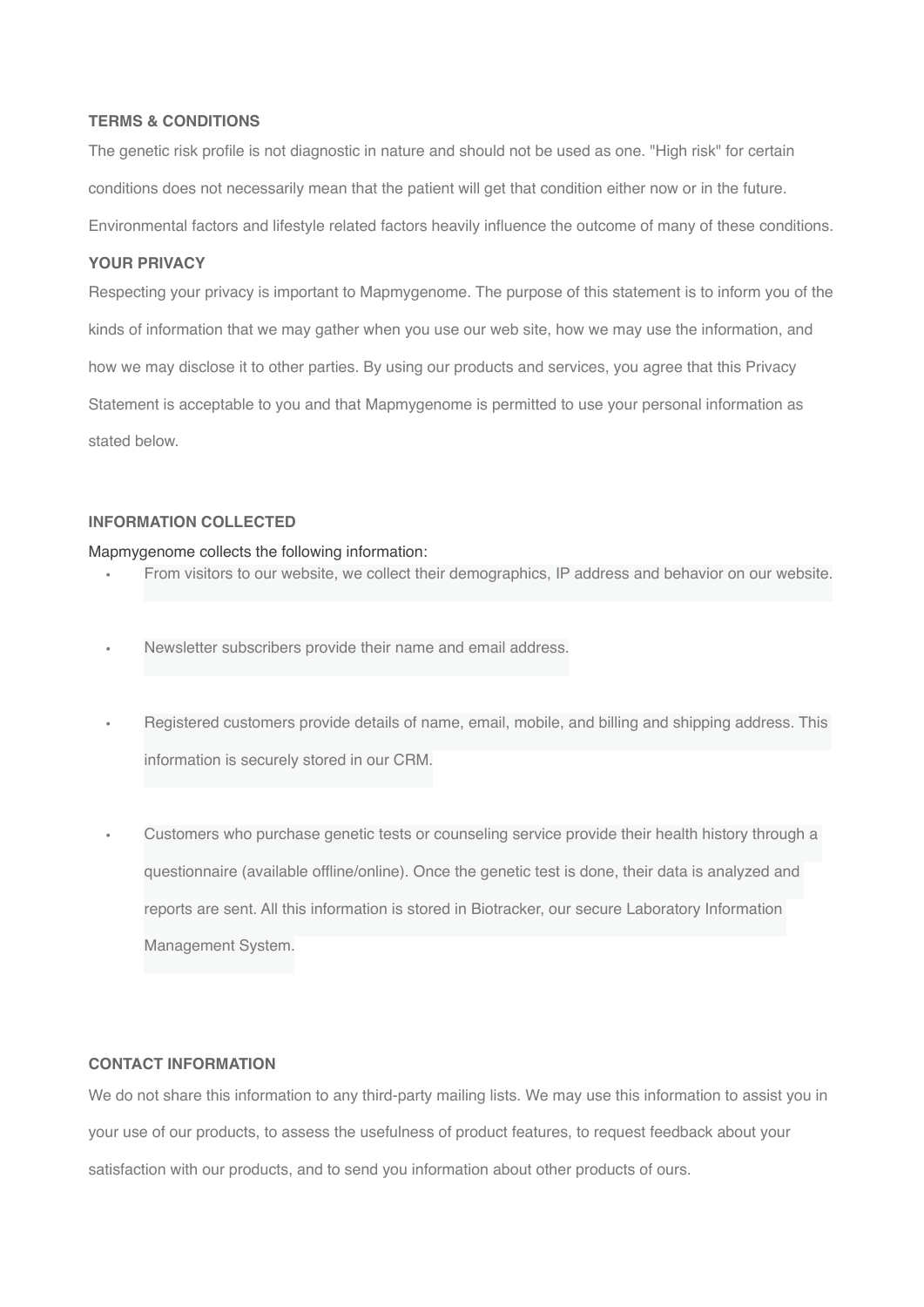# **HEALTH & GENETIC INFORMATION**

#### **Report generation**

Your health and genetic information is confidential and we make sure all information is stored in Biotracker. The primary use of genetic information is to assess your genetic predisposition and report this to you (please note that your health history is not used in this report). Following your genetic counseling , we prepare an action plan to achieve your health goals - this report utilizes your health history and genetic information.

# **De-identification of data**

Before your blood/saliva/other sample enters our lab, we make sure it is assigned a unique ID and deidentified, so that your personal information is not accessible to all. Only authorised personnel from our team have access to this information. Throughout the processing, your sample is tracked by Biotracker.

# **Research use**

Considering the importance of genetic and health information in research, we use this information without any personal identification for further analysis, with customer's consent. During sample collection, we send out a consent form to all customers.

#### **Disclosure**

We do not share any information with unaffiliated parties, except where required to provide you or your organization the ability to use the product as desired or where required to do so by law. If your sample has come to us from a channel partner or a healthcare provider, they may have access to your reports and other information. Mapmygenome will not be held responsible for any violation of privacy in such cases. In the future, Mapmygenome may sell business units, product lines, or other assets. In such cases, customer information may be one of the transferred business assets. Also, if Mapmygenome or substantially all of its assets were to be sold, customer information would be one of the transferred assets. In all such cases, Mapmygenome may disclose the customer information prior to the transaction to a prospective purchaser and its representatives in connection with the purchaser's due diligence investigation.

# **LINKS TO OTHER SITES**